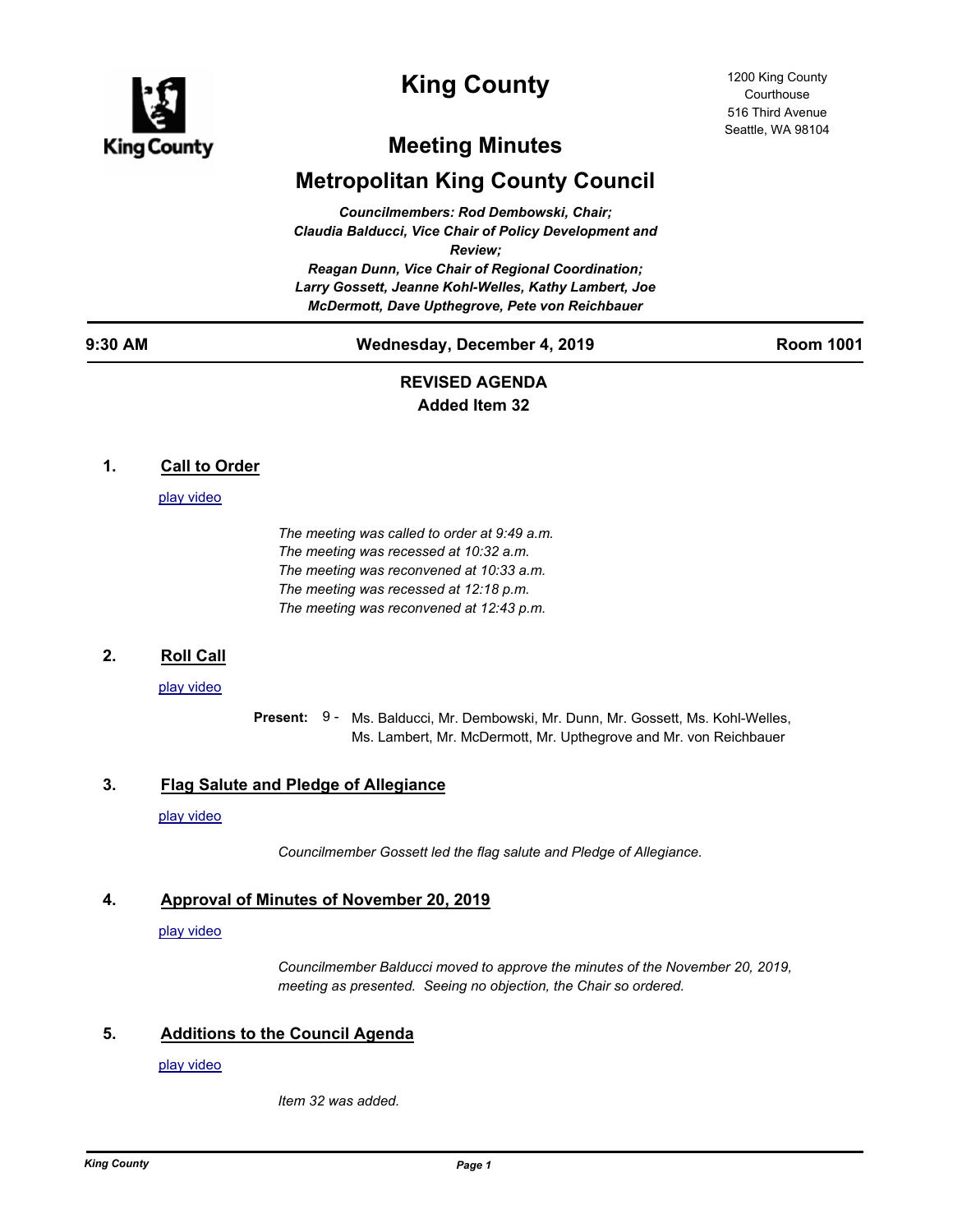# **Hearing and Second Reading of Ordinances from Standing Committees and Regional Committees, and of Ordinances related to Collective Bargaining**

# [play video](http://mkcclegisearch.kingcounty.gov/medialinkgenerator/index.aspx?meid=7823&hsid=501818)

#### **There will be one public hearing on Items 6-16**

#### [play video](http://mkcclegisearch.kingcounty.gov/medialinkgenerator/index.aspx?meid=7823&hsid=501819)

*The following people spoke: Dane Scarimbolo Dominique Torgerson Tim Trohimovich Melissa Earl Michael Tenhulzen Geanne Large Noa Kay Rob Sonderman Melissa Onsum Brown Kate Conant Nancy Stafford Rajee Ramachandran Becky Cotter Mary Vermeulen Dr. Edward La Cava Susan Boundy-Sanders Bruce Johnson Gary Mattson Wes Meyers Lynn Lew Jacqueline Duffy Barbara Lau Suzie Ramey Barbara Kelson Tom Quigley Kerrie McArthur Brenda Vanderloop Michele Granada Alex Tsimerman Andrew Christine Ely Mark Weinstein Kassech Zenebe Annie McGrath Nancy Merrill Karin Gunther Serena Glover Ken Albinger Patti An Mike Stevens Auryel Van Gemert Deborah Shultz*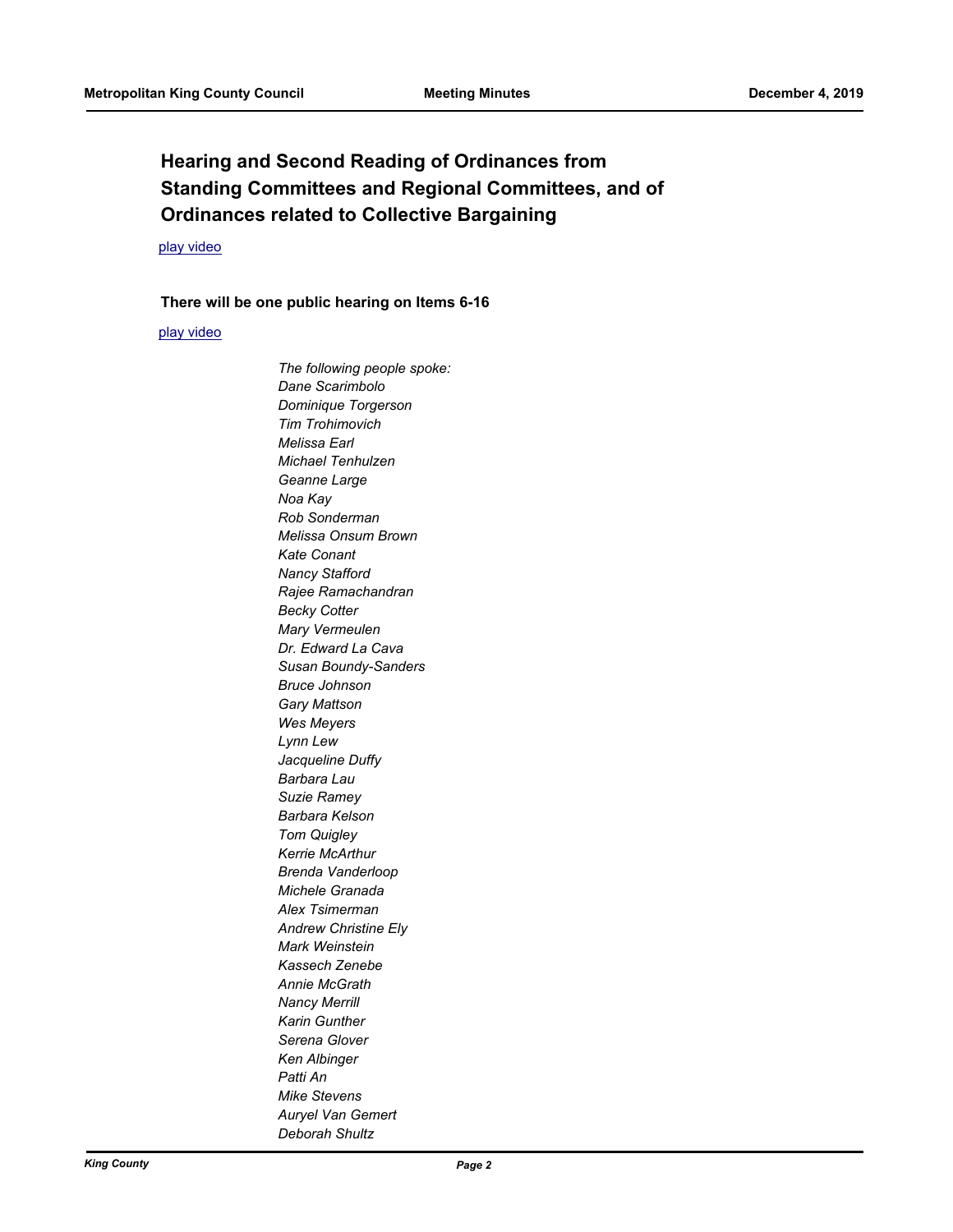*Trip Hart Michael Foster Michael Tanksley Bea Covington Rachael McAlister Kurt Tonnemaker Heather Trim Peter Marshal Andrew Green Maurice Regnier Adelaide Leroy John Shaughnessy Nicholas Duchastel D'Montrouge Dave Christensen Denise Stiffarm*

### **Budget and Fiscal Management**

[play video](http://mkcclegisearch.kingcounty.gov/medialinkgenerator/index.aspx?meid=7823&hsid=501823)

#### **6. [Proposed Substitute Ordinance No. 2019-0114.2](http://kingcounty.legistar.com/gateway.aspx?m=l&id=/matter.aspx?key=20060)**

AN ORDINANCE making a supplemental appropriation of \$145,000 to the prosecuting attorney; making a supplemental appropriation of \$161,000 to the general fund transfer to department of local services; making a supplemental appropriation of \$161,000 to general public services; and amending the 2019-2020 Biennial Budget Ordinance, Ordinance 18835, Sections 31, 43 and 83, as amended.

#### [play video](http://mkcclegisearch.kingcounty.gov/medialinkgenerator/index.aspx?meid=7823&hsid=501824)

*Sponsors:* Ms. Balducci and Ms. Lambert

*The enacted number is 19031.*

*Item 6 was deferred until after Item 10.*

**A Public Hearing was held and closed. A motion was made by Councilmember Balducci that this Ordinance be passed. The motion carried by the following vote:**

Yes: 8 - Ms. Balducci, Mr. Dembowski, Mr. Dunn, Ms. Kohl-Welles, Ms. Lambert, Mr. McDermott, Mr. Upthegrove, and Mr. von Reichbauer

**Excused:** 1 - Mr. Gossett

#### **7. [Proposed Ordinance No. 2019-0416](http://kingcounty.legistar.com/gateway.aspx?m=l&id=/matter.aspx?key=20672)**

AN ORDINANCE relating to school impact fees and comprehensive planning; adopting the capital facilities plans of the Tahoma, Federal Way, Riverview, Issaquah, Snoqualmie Valley, Highline, Lake Washington, Kent, Northshore, Enumclaw, Fife, Auburn and Renton school districts as subelements of the capital facilities element of the King County Comprehensive Plan for purposes of implementing the school impact fee program; establishing school impact fees to be collected by King County on behalf of the districts; and amending Ordinance 18619, Section 2, as amended, and K.C.C. 20.12.473 and Ordinance 10122, Section 2, as amended, and K.C.C. 27.44.010.

[play video](http://mkcclegisearch.kingcounty.gov/medialinkgenerator/index.aspx?meid=7823&hsid=501839)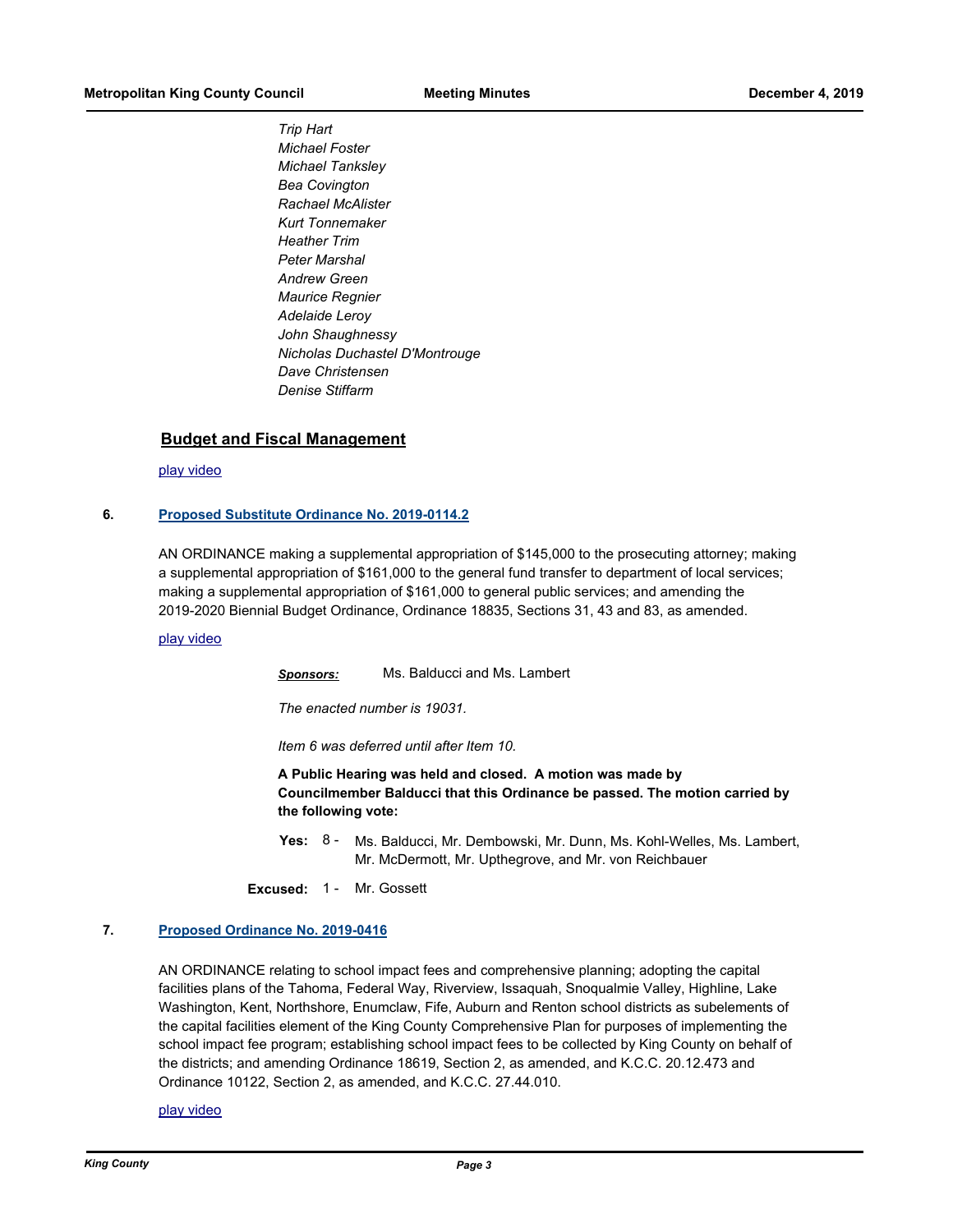*Sponsors:* Ms. Balducci

*The enacted number is 19027*

**A Public Hearing was held and closed. A motion was made by Councilmember Balducci that this Ordinance be passed. The motion carried by the following vote:**

Yes: 9 - Ms. Balducci, Mr. Dembowski, Mr. Dunn, Mr. Gossett, Ms. Kohl-Welles, Ms. Lambert, Mr. McDermott, Mr. Upthegrove, and Mr. von Reichbauer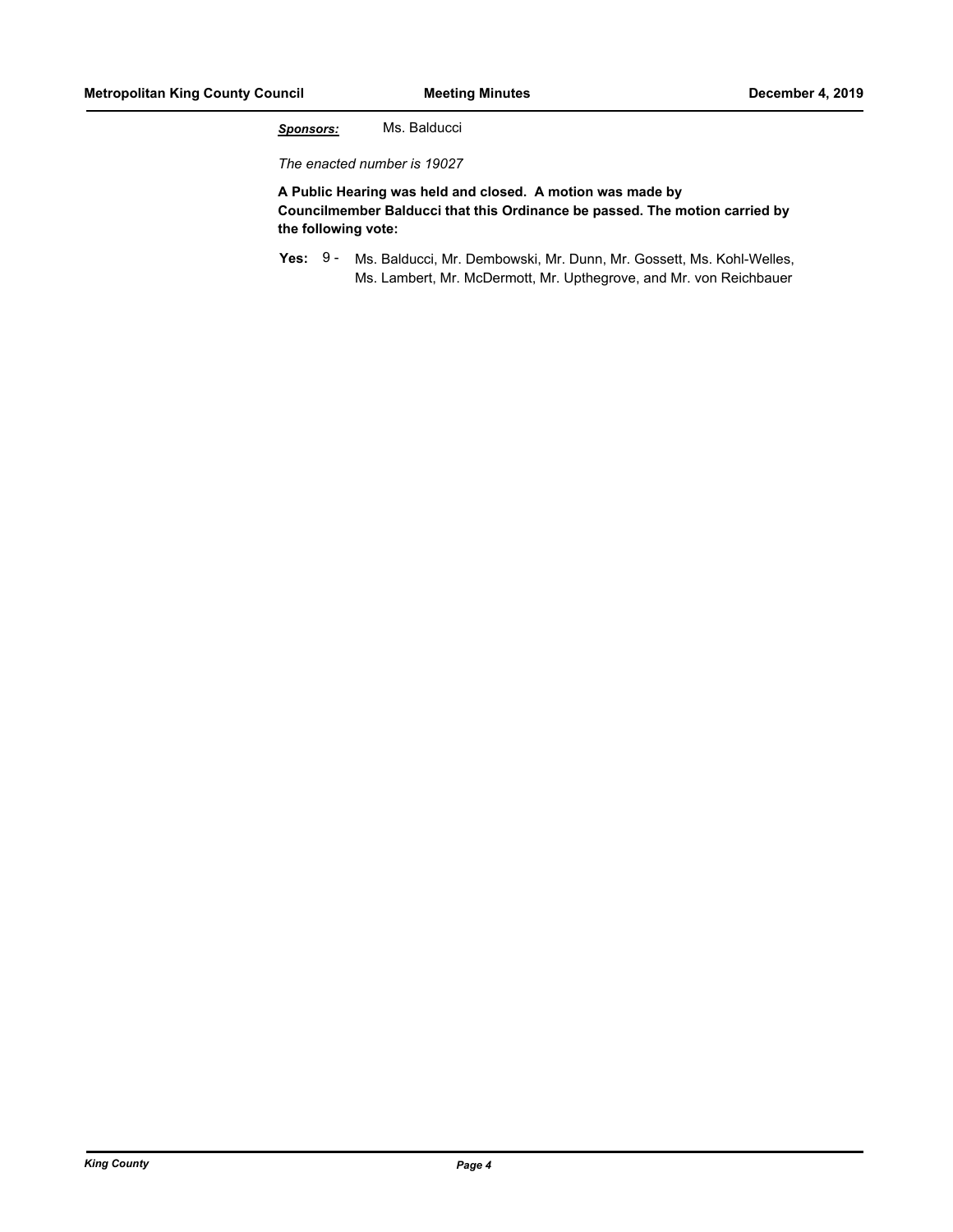#### **8. [Proposed Ordinance No. 2019-0471](http://kingcounty.legistar.com/gateway.aspx?m=l&id=/matter.aspx?key=20769)**

AN ORDINANCE making a supplemental appropriation of \$96,363,437 to emergency medical services; and amending the 2019-2020 Biennial Budget Ordinance, Ordinance 18835, Section 74, as amended.

[play video](http://mkcclegisearch.kingcounty.gov/medialinkgenerator/index.aspx?meid=7823&hsid=501867)

*Sponsors:* Ms. Balducci

*The enacted number is 19028.*

**A Public Hearing was held and closed. A motion was made by Councilmember Balducci that this Ordinance be passed. The motion carried by the following vote:**

**Yes:** Ms. Balducci, Mr. Dembowski, Mr. Dunn, Mr. Gossett, Ms. Kohl-Welles, Ms. Lambert, Mr. McDermott, Mr. Upthegrove, and Mr. von Reichbauer Yes:  $9 -$ 

#### **9. [Proposed Ordinance No. 2019-0472](http://kingcounty.legistar.com/gateway.aspx?m=l&id=/matter.aspx?key=20770)**

AN ORDINANCE authorizing the county executive to execute an interlocal cooperation agreement for allocation of property tax revenues between the city of Seattle and King County.

[play video](http://mkcclegisearch.kingcounty.gov/medialinkgenerator/index.aspx?meid=7823&hsid=501877)

*Sponsors:* Ms. Balducci

*The enacted number is 19029.*

**A Public Hearing was held and closed. A motion was made by Councilmember Balducci that this Ordinance be passed. The motion carried by the following vote:**

Yes: 9 - Ms. Balducci, Mr. Dembowski, Mr. Dunn, Mr. Gossett, Ms. Kohl-Welles, Ms. Lambert, Mr. McDermott, Mr. Upthegrove, and Mr. von Reichbauer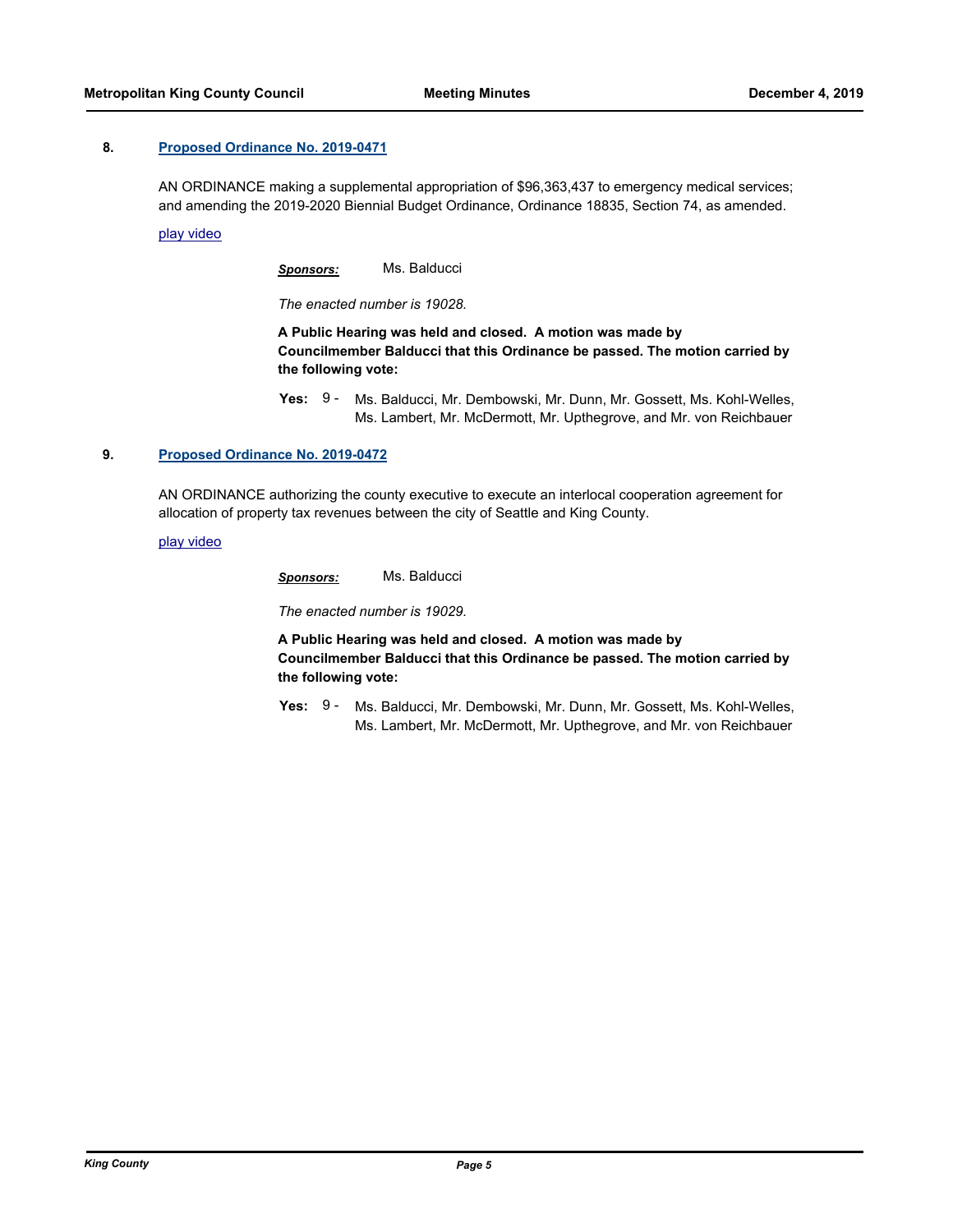### **Committee of the Whole**

#### [play video](http://mkcclegisearch.kingcounty.gov/medialinkgenerator/index.aspx?meid=7823&hsid=501886)

#### **10. [Proposed Substitute Ordinance No. 2018-0241.3](http://kingcounty.legistar.com/gateway.aspx?m=l&id=/matter.aspx?key=19248)**

AN ORDINANCE relating to planning and permitting; amending Ordinance 1888, Article III, Section 5, as amended, and K.C.C. 6.01.150, Ordinance 10870, Section 334, as amended, and K.C.C. 21A.08.070, Ordinance 10870, Section 335, as amended, and K.C.C. 21A.08.080, Ordinance 10870, Section 336, as amended, and K.C.C. 21A.08.090, Ordinance 10870, Section 407, as amended, and K.C.C. 21A.18.030, Ordinance 10870, Section 536, as amended, and K.C.C. 21A.30.080, Ordinance 15606, Section 20, as amended, and K.C.C. 21A.30.085, Ordinance 10870, Section 537, as amended, and K.C.C. 21A.30.090, Ordinance 10870, Section 547, as amended, and K.C.C. 21A.32.100, Ordinance 10870, Section 548, as amended, and K.C.C. 21A.32.110, Ordinance 10870, Section 549, as amended, and K.C.C. 21A.32.120, Ordinance 17485, Section 43, and K.C.C. 21A.38.260 and Ordinance 13623, Section 37, as amended, and K.C.C. 23.32.010, adding new sections to K.C.C. chapter 21A.06, adding a new section to K.C.C. chapter 21A.55, adding a new chapter to K.C.C. Title 6, repealing Ordinance 15974, Section 5, and K.C.C. 21A.06.1427 and prescribing penalties.

#### [play video](http://mkcclegisearch.kingcounty.gov/medialinkgenerator/index.aspx?meid=7823&hsid=501887)

*Sponsors:* Ms. Lambert

*The enacted number is 19030.*

*Erin Auzins, Council Staff, answered questions and briefed the Council.*

*Councilmember Dunn offered Amendment 1B.*

*Jim Chan, Division Director of Permitting, answered questions of the Council.*

*Voting on Amendment 1B, the motion carried.*

*Cristy Craig, Land Use Division, Prosecuting Attorney's Office, briefed the Council.*

*Councilmember Dembowski passed the gavel to Councilmember Dunn. Councilmember Dembowski moved Amendment 2A.*

*Karen Wolf, Office of Performance Strategy and Budget, answered questions of the Council.*

*Voting on Amendment 2A, a roll call was requested. The motion failed by the following vote:*

*Yes: 4 - Mr. Dembowski, Mr. Dunn, Mr. Gossett, and Mr. Upthegrove No: 5 - Ms. Balducci, Ms. Kohl-Welles, Ms. Lambert, Mr. McDermott, and Mr. von Reichbauer Excused: 0*

**A Public Hearing was held and closed. A motion was made by Councilmember McDermott that this Ordinance be passed as amended. The motion carried by the following vote:**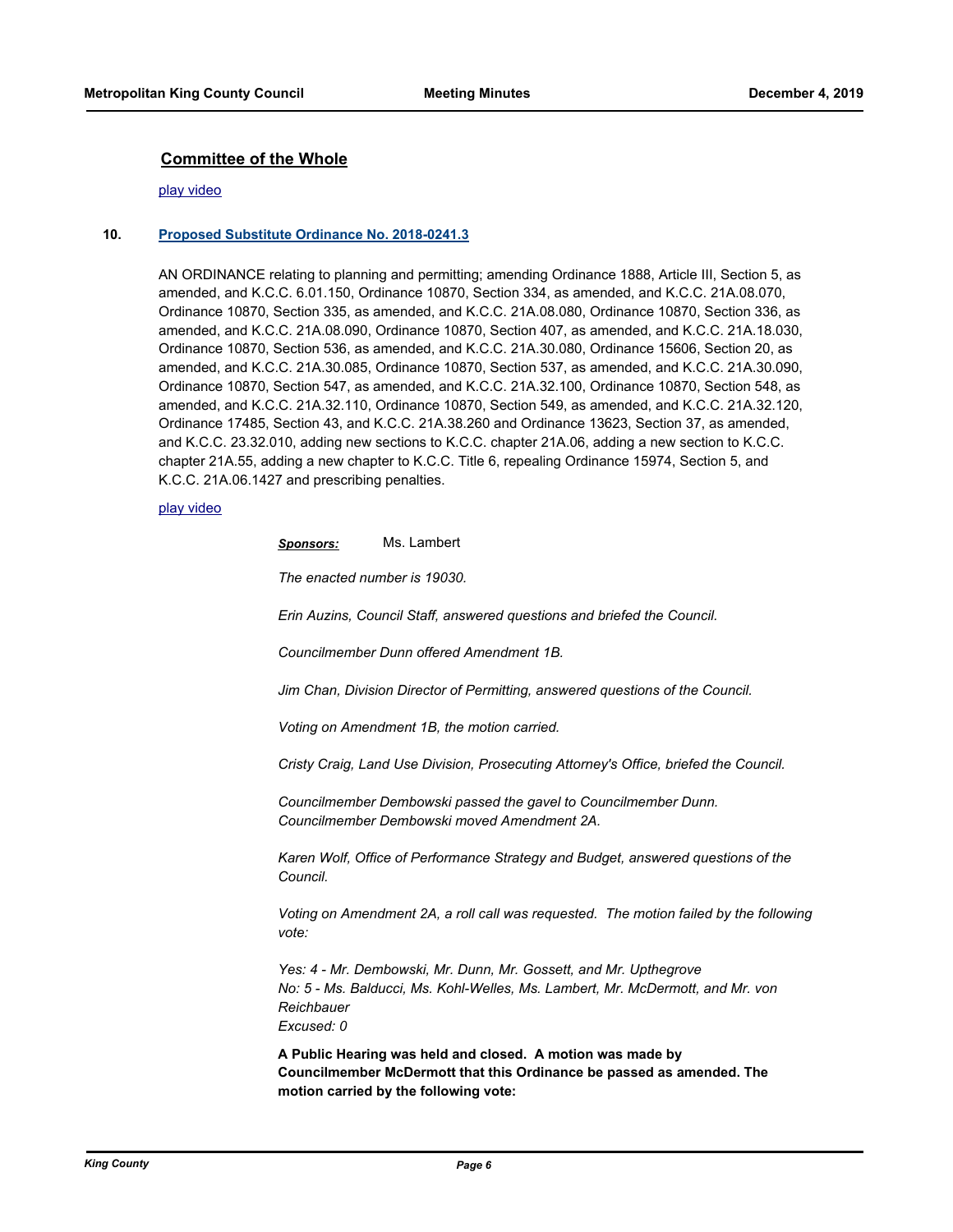- **Yes:** Ms. Balducci, Mr. Dunn, Ms. Lambert, Mr. McDermott, and Mr. von Reichbauer Yes:  $5 -$
- **No:** 4 Mr. Dembowski, Mr. Gossett, Ms. Kohl-Welles, and Mr. Upthegrove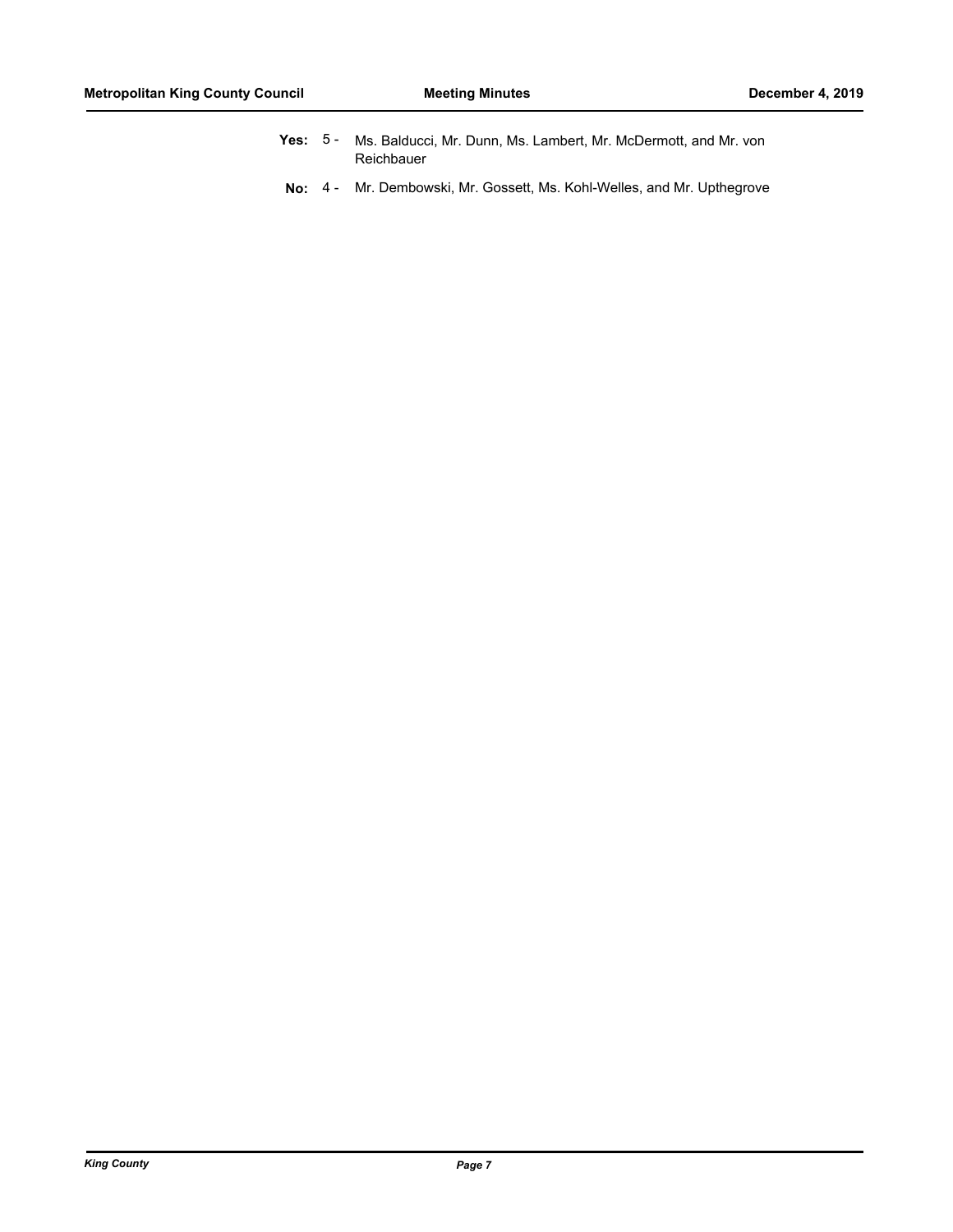#### **Law and Justice Committee**

#### [play video](http://mkcclegisearch.kingcounty.gov/medialinkgenerator/index.aspx?meid=7823&hsid=502001)

#### **11. [Proposed Ordinance No. 2019-0477](http://kingcounty.legistar.com/gateway.aspx?m=l&id=/matter.aspx?key=20775)**

AN ORDINANCE related to the establishment of a King County human and civil rights commission and making other technical corrections; amending Ordinance 18665, Section 1, and K.C.C. 2.15.005, Ordinance 16692, Section 2, as amended, and K.C.C. 2.15.010, Ordinance 18665, Section 8, as amended, and K.C.C. 2.15.100, Ordinance 14199, Section 11, as amended, and K.C.C. 2.16.035, Ordinance 15548, Section 1, as amended, and K.C.C. 2.28.0015, Ordinance 12058, Section 9, as amended, and K.C.C. 2.55.010, Ordinance 12014, Section 18, as amended, and K.C.C. 3.12.180, Ordinance 18757, Section 2, and K.C.C. 3.12D.010, Ordinance 18757, Section 4, and K.C.C. 3.12D.020, Ordinance 16035, Section 5, as amended, and K.C.C. 3.36.045, Ordinance 10159, Section 14, and K.C.C. 6.27A.120, Ordinance 14509, Section 4, as amended, and K.C.C. 7.01.010, Ordinance 11992, Section 2, as amended, and K.C.C. 12.16.010, Ordinance 11992, Section 3, as amended, and K.C.C. 12.16.020, Ordinance 11992, Section 7, as amended, and K.C.C. 12.16.050, Ordinance 11992, Section 9, as amended, and K.C.C. 12.16.070, Ordinance 10849, Section 19, as amended, and K.C.C. 12.16.125, Ordinance 13981, Section 1, as amended, and K.C.C. 12.17.002, Ordinance 15399, Section 4, as amended, and K.C.C. 12.17.004, Ordinance 13981, Section 2, as amended, and K.C.C. 12.17.010, Ordinance 13981, Section 4, as amended, and K.C.C. 12.17.030, Ordinance 13981, Section 5, as amended, and K.C.C. 12.17.040, Ordinance 13981, Section 6, as amended, and K.C.C. 12.17.050, Ordinance 13981, Section 7, as amended, and K.C.C. 12.17.060, Ordinance 13981, Section 8, as amended, and K.C.C. 12.17.070, Ordinance 13981, Section 9, as amended, and K.C.C. 12.17.080, Ordinance 13981, Section 11, and K.C.C. 12.17.090, Ordinance 7430, Section 1, as amended, and K.C.C. 12.18.010, Ordinance 15399, Section 20, and K.C.C. 12.18.014, Ordinance 7430, Section 2, as amended, and K.C.C. 12.18.020, Ordinance 7430, Section 4, as amended, and K.C.C. 12.18.040, Ordinance 7430, Section 5, as amended, and K.C.C. 12.18.050, Ordinance 7430, Section 6, as amended, and K.C.C. 12.18.060, Ordinance 7430, Section 7, as amended, and K.C.C. 12.18.070, Ordinance 7430, Section 8, as amended, and K.C.C. 12.18.080, Ordinance 15399, Section 17, and K.C.C. 12.18.085, Ordinance 7439, Section 9, as amended, and K.C.C. 12.18.090, Ordinance 13263, Section 52, as amended, and K.C.C. 12.18.097, Ordinance 5280, Section 1, as amended, K.C.C. 12.20.010, Ordinance 5280, Section 2, as amended, K.C.C. 12.20.020, Ordinance 5280, Section 3.A., as amended, K.C.C. 12.20.040, Ordinance 5280, Section 3.B., as amended, K.C.C. 12.20.050, Ordinance 5280, Section 3.C, as amended, K.C.C. 12.20.060, Ordinance 5280, Section 4, as amended, K.C.C. 12.20.070, Ordinance 5280, Section 5, as amended, K.C.C. 12.20.080, Ordinance 5280, Section 6, as amended, K.C.C. 12.20.090, Ordinance 10469, Section 11, as amended, K.C.C. 12.20.095, Ordinance 5280, Section 7, as amended, K.C.C. 12.20.100, Ordinance 5280, Section 9, as amended, K.C.C. 12.20.120, Ordinance 10469, Section 13, as amended, K.C.C. 12.20.122, Ordinance 10469, Section 14, as amended, K.C.C. 12.20.124, Ordinance 5280, Section 10, as amended, K.C.C. 12.20.130, Ordinance 10469, Section 16, as amended, K.C.C. 12.20.133, Ordinance 13263, Section 53, as amended, K.C.C. 12.20.150, Ordinance 8625, Section 1, as amended, K.C.C. 12.22.010, Ordinance 15399, Section 62, K.C.C. 12.22.014, Ordinance 8625, Section 2, as amended, and K.C.C. 12.22.020, Ordinance 8625, Section 3, as amended, and K.C.C. 12.22.030, Ordinance 8625, Section 4, as amended, and K.C.C. 12.22.040, Ordinance 8625, Section 5, as amended, and K.C.C. 12.22.050, Ordinance 8625, Section 6, as amended, and K.C.C. 12.22.060, Ordinance 8625, Section 7, as amended, and K.C.C. 12.22.070, Ordinance 8625, Section 8, as amended, and K.C.C. 12.22.080, Ordinance 15399, Section 59, and K.C.C. 12.22.085, Ordinance 8625, Section 9, as amended, and K.C.C. 12.22.090, Ordinance 13263, Section 54, as amended, and K.C.C. 12.22.095, Ordinance 4461, Section 2, as amended, and K.C.C. 20.22.040 and Ordinance 8034, Section 3, as amended, and K.C.C. 22.16.030, adding a new section to K.C.C. chapter 4A.200, adding a new chapter to K.C.C. Title 2 and repealing Ordinance 2647, Section 3, as amended, and K.C.C. 3.10.010, Ordinance 2647, Section 4, as amended, and K.C.C. 3.10.020, Ordinance 2647, Section 5, as amended, and K.C.C. 3.10.030,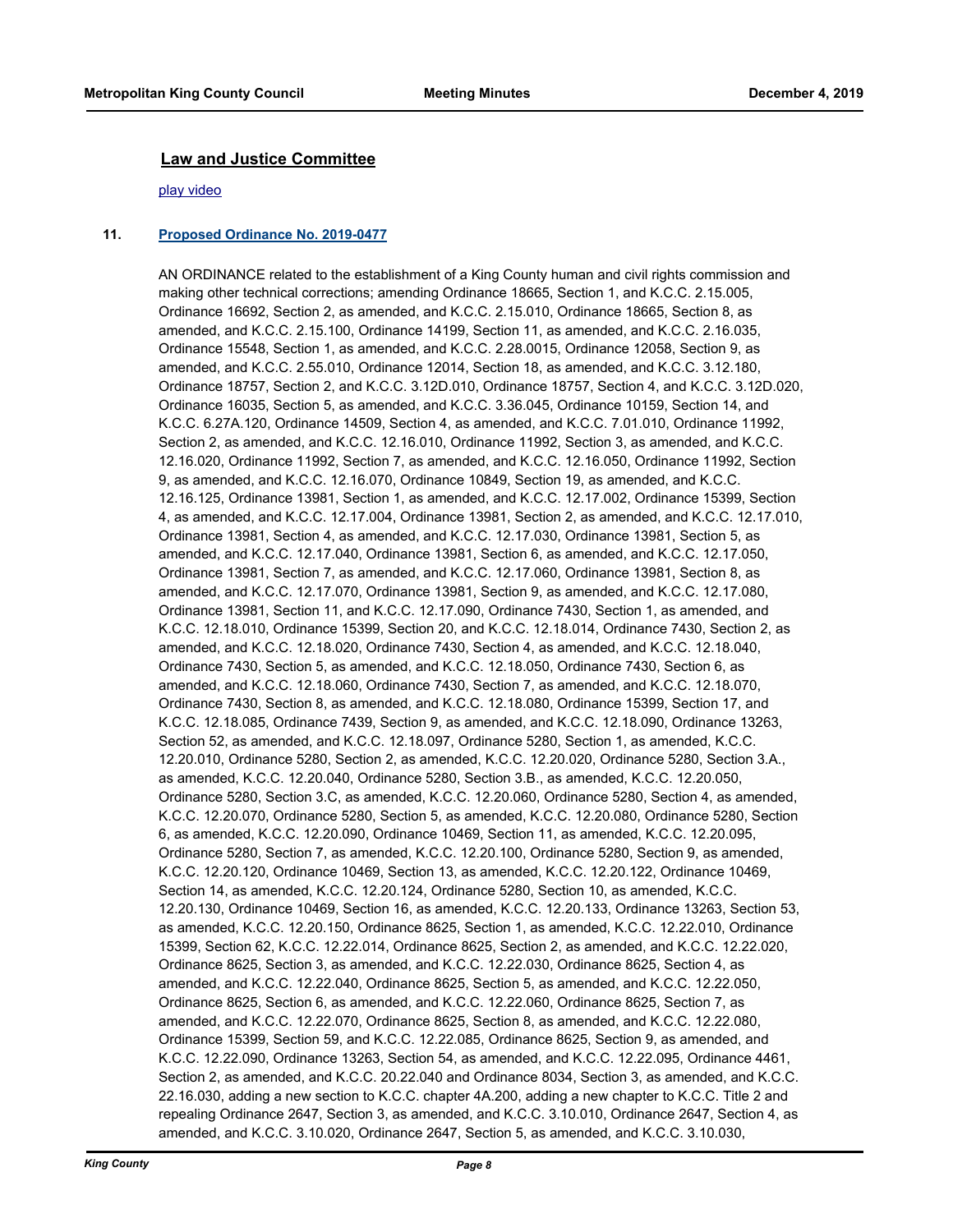Ordinance 12058, Section 4, and K.C.C. 3.10.040, Ordinance 2647, Section 7, as amended, and K.C.C. 3.10.050, Ordinance 2647, Section 8, as amended, and K.C.C. 3.10.060 and Ordinance 6891, Section 4, as amended, and K.C.C. 3.10.070.

### [play video](http://mkcclegisearch.kingcounty.gov/medialinkgenerator/index.aspx?meid=7823&hsid=502002)

### *Sponsors:* Mr. Gossett and Mr. Dembowski

*The Chair announced that Proposed Ordinance 2019-0477 remains in the Law and Justice Committee.*

**This matter was Deferred**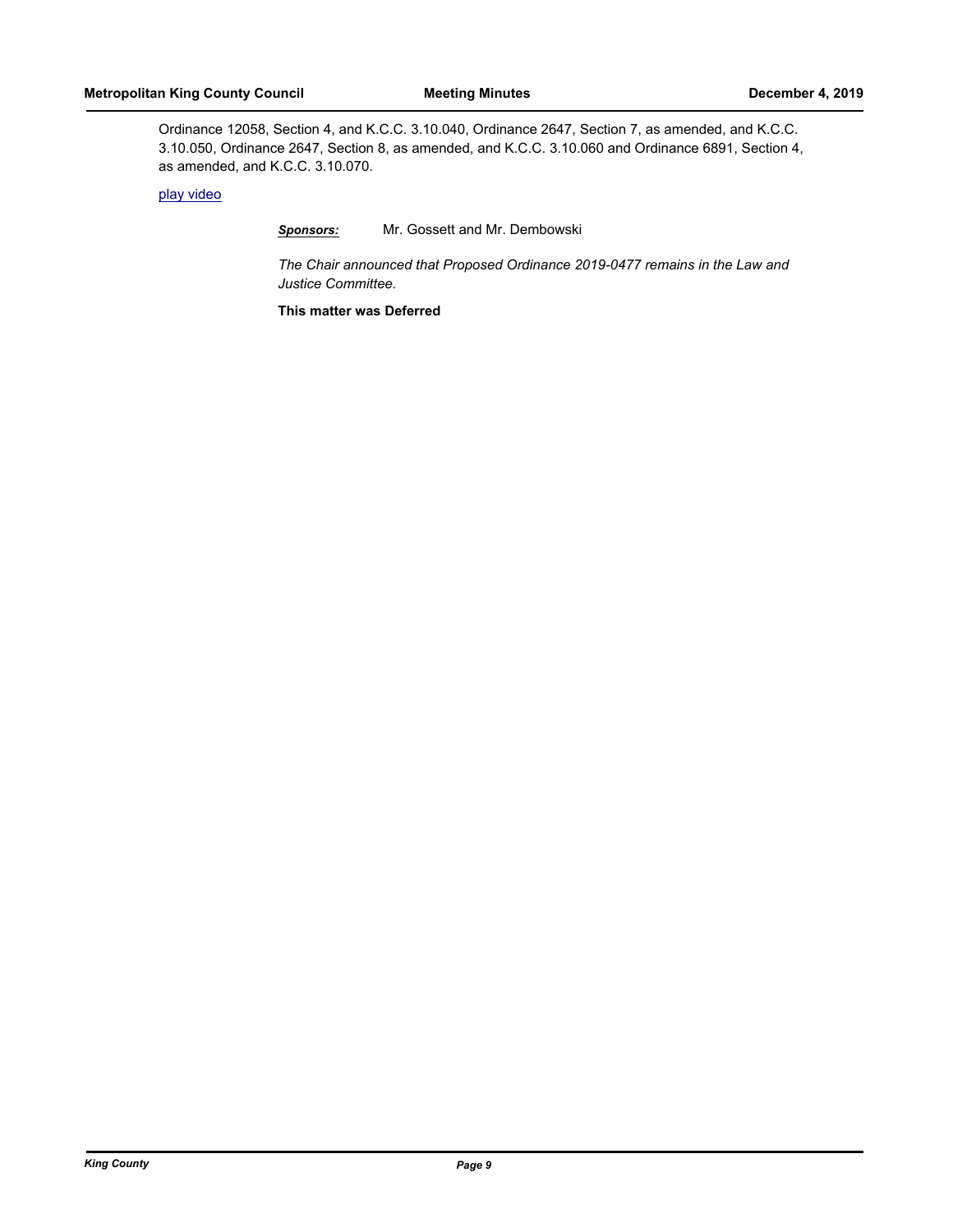### **Local Services, Regional Roads and Bridges**

[play video](http://mkcclegisearch.kingcounty.gov/medialinkgenerator/index.aspx?meid=7823&hsid=502004)

#### **12. [Proposed Substitute Ordinance No. 2019-0424.2](http://kingcounty.legistar.com/gateway.aspx?m=l&id=/matter.aspx?key=20688)**

AN ORDINANCE relating to the imposition of a natural resource conservation rate and charge in the King Conservation District and authorizing the executive to enter into an interlocal agreement between King County and the King Conservation District.

#### [play video](http://mkcclegisearch.kingcounty.gov/medialinkgenerator/index.aspx?meid=7823&hsid=502005)

*Sponsors:* Ms. Lambert

*The enacted number is 19032.*

**A Public Hearing was held and closed. A motion was made by Councilmember Lambert that this Ordinance be passed. The motion carried by the following vote:**

Yes: 9 - Ms. Balducci, Mr. Dembowski, Mr. Dunn, Mr. Gossett, Ms. Kohl-Welles, Ms. Lambert, Mr. McDermott, Mr. Upthegrove, and Mr. von Reichbauer

#### **13. [Proposed Ordinance No. 2019-0443](http://kingcounty.legistar.com/gateway.aspx?m=l&id=/matter.aspx?key=20709)**

AN ORDINANCE relating to clarifying and streamlining county procedures in response to an emergency event; and amending Ordinance 3441, Section 5, as amended, and K.C.C. 2.93.080, Ordinance 9206, Section 7, as amended, and K.C.C. 3.24.070, Ordinance 12077, Section 9, as amended, and K.C.C. 3.24.080, Ordinance 12163, Section 3, and K.C.C. 12.52.010 and Ordinance 1058, Section 3, as amended, and K.C.C. 12.52.030.

#### [play video](http://mkcclegisearch.kingcounty.gov/medialinkgenerator/index.aspx?meid=7823&hsid=502019)

*Sponsors:* Ms. Lambert

*The enacted number is 19033.*

**A Public Hearing was held and closed. A motion was made by Councilmember Lambert that this Ordinance be passed. The motion carried by the following vote:**

**Yes:** Mr. Dembowski, Mr. Dunn, Mr. Gossett, Ms. Kohl-Welles, Ms. Lambert, Mr. McDermott, Mr. Upthegrove, and Mr. von Reichbauer Yes:  $8 -$ 

**Excused:** 1 - Ms. Balducci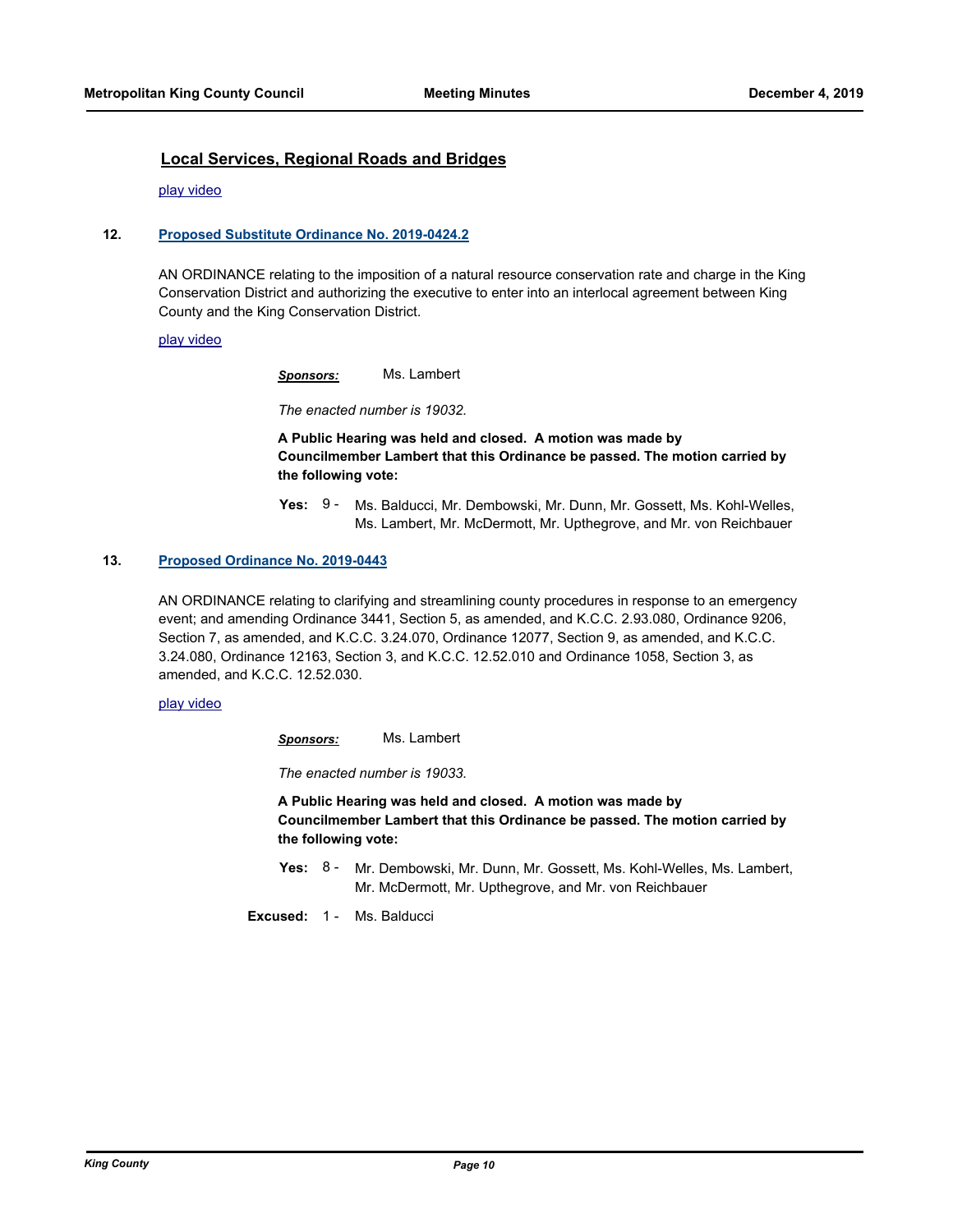### **Mobility and Environment**

#### [play video](http://mkcclegisearch.kingcounty.gov/medialinkgenerator/index.aspx?meid=7823&hsid=502030)

#### **14. [Proposed Substitute Ordinance No. 2019-0143.2](http://kingcounty.legistar.com/gateway.aspx?m=l&id=/matter.aspx?key=20134)**

AN ORDINANCE relating to comprehensive planning and shoreline environment regulations; amending Ordinance 263, Article 2, Section 1, as amended, and K.C.C. 20.12.010, Ordinance 3692, Section 2, as amended, and K.C.C. 20.12.200, Ordinance 12196, Section 17, as amended, and K.C.C. 20.20.100, Ordinance 3688, Section 202, as amended, and K.C.C. 21A.06.072B, Ordinance 15051, Section 7, as amended, and K.C.C. 21A.06.072C, Ordinance 16985, Section 89, and K.C.C. 21A.06.1081, Ordinance 15051, Section 97, and K.C.C. 21A.06.1082, Ordinance 16985, Section 92, and K.C.C. 21A.06.1082B, Ordinance 3688, Section 248, as amended, and K.C.C. 21A.06.1082D, Ordinance 3688, Section 249, as amended, and K.C.C. 21A.06.1083A, Ordinance 3688, Section 255, as amended, and K.C.C. 21A.06.1268, Ordinance 10870, Section 323, as amended, and K.C.C. 21A.06.1391, Ordinance 10870, Section 319, as amended, and K.C.C. 21A.06.1395, Ordinance 15051, Section 137, as amended, and K.C.C. 21A.24.045, Ordinance 15051, Section 139, as amended, and K.C.C. 21A.24.055, Ordinance 15051, Section 183, and K.C.C. 21A.24.318, Ordinance 15051, Section 185, as amended, and K.C.C. 21A.24.325, Ordinance 10870, Section 481, as amended, and K.C.C. 21A.24.340, Ordinance 15051, Section 192, as amended, and K.C.C. 21A.24.355, Ordinance 3688, Chapter 2 (part), as amended, and K.C.C. 21A.25.020, Ordinance 3688, Section 303, as amended, and K.C.C. 21A.25.050, Ordinance 16985, Section 31, as amended, and K.C.C. 21A.25.100, Ordinance 16985, Section 32, as amended, and K.C.C. 21A.25.110, Ordinance 16985, Section 39, as amended, and K.C.C. 21A.25.160, Ordinance 3688, Section 801, as amended, and K.C.C. 21A.25.290 and Ordinance 3688, Section 805, as amended, and K.C.C. 21A.44.100, repealing Ordinance 3688, Section 246, as amended, and K.C.C. 21A.06.1083 and Ordinance 18767, Section 11, and adding new sections to K.C.C. chapter 21A.06.

#### [play video](http://mkcclegisearch.kingcounty.gov/medialinkgenerator/index.aspx?meid=7823&hsid=502031)

*Sponsors:* Mr. Upthegrove

*The enacted number is 19034.*

*Councilmember Upthegrove moved Amendment 6. The motion carried.*

*Councilmember Upthegrove moved Amendment 7. The motion carried.*

**A Public Hearing was held and closed. A motion was made by Councilmember Upthegrove that this Ordinance be passed as amended. The motion carried by the following vote:**

- **Yes:** Ms. Balducci, Mr. Dembowski, Mr. Dunn, Mr. Gossett, Ms. Kohl-Welles, Mr. McDermott, Mr. Upthegrove, and Mr. von Reichbauer  $Yes: 8 -$
- **No:** 1 Ms. Lambert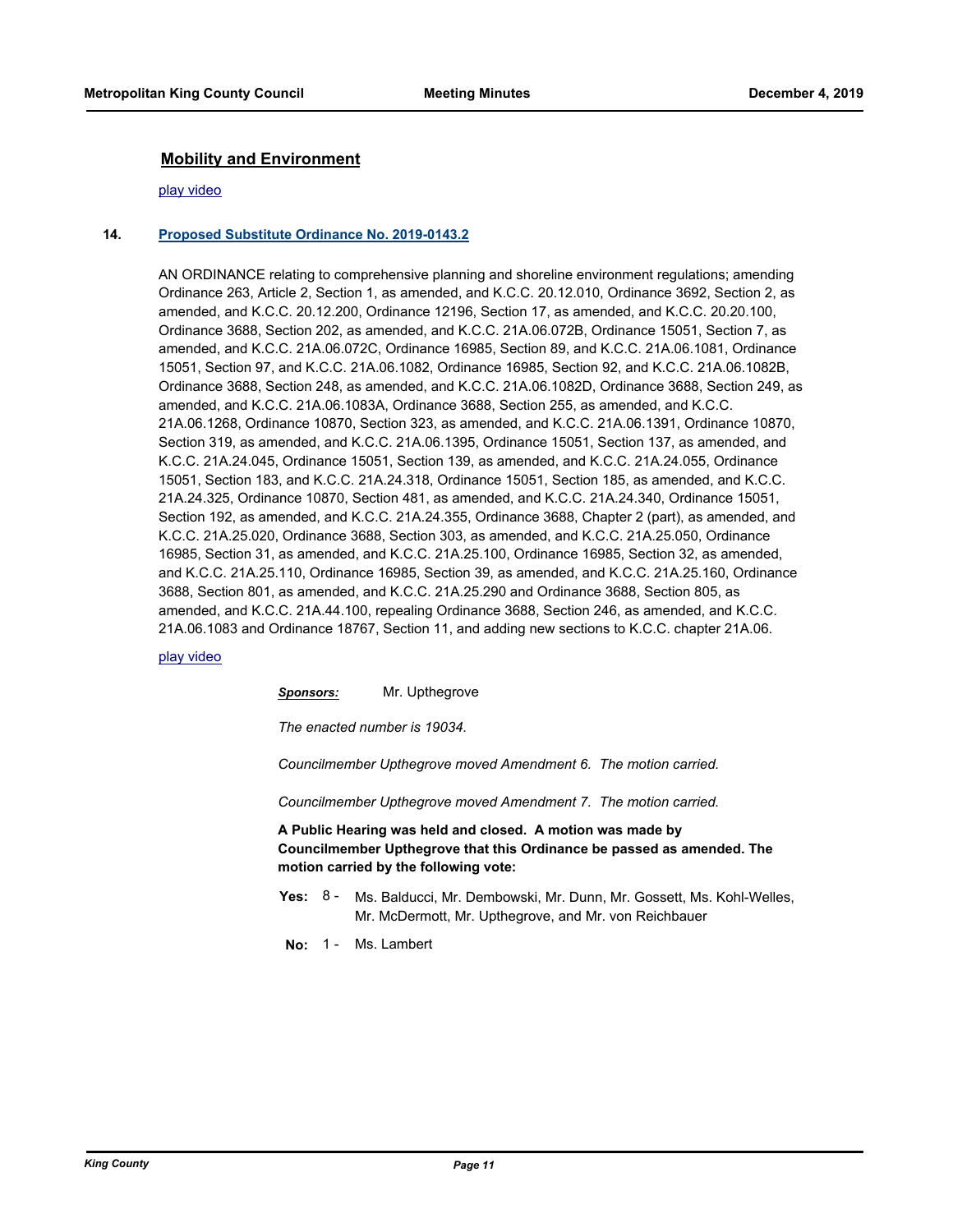#### **15. [Proposed Substitute Ordinance No. 2019-0409.2](http://kingcounty.legistar.com/gateway.aspx?m=l&id=/matter.aspx?key=20655)**

AN ORDINANCE relating to the operation and maintenance of the Seattle Streetcar on behalf of the city of Seattle; adopting an agreement between King County and the city of Seattle.

[play video](http://mkcclegisearch.kingcounty.gov/medialinkgenerator/index.aspx?meid=7823&hsid=502064)

*Sponsors:* Mr. McDermott

*The enacted number is 19035.*

**A Public Hearing was held and closed. A motion was made by Councilmember Upthegrove that this Ordinance be passed. The motion carried by the following vote:**

**Yes:** Ms. Balducci, Mr. Dembowski, Mr. Dunn, Mr. Gossett, Ms. Kohl-Welles, Ms. Lambert, Mr. McDermott, Mr. Upthegrove, and Mr. von Reichbauer Yes:  $9 -$ 

#### **16. [Proposed Ordinance No. 2019-0436](http://kingcounty.legistar.com/gateway.aspx?m=l&id=/matter.aspx?key=20701)**

AN ORDINANCE relating to the King County Strategic Climate Action Plan; requiring the 2020 Strategic Climate Action Plan Update and all subsequent updates be developed using an environmental justice framework and the inclusion of a green jobs strategy and a sustainable and resilient community strategy; and amending Ordinance 17270, Section 2, as amended, and K.C.C. 18.25.010 and Ordinance 17166, Section 2, as amended, and K.C.C. 18.50.010.

[play video](http://mkcclegisearch.kingcounty.gov/medialinkgenerator/index.aspx?meid=7823&hsid=502078)

*Sponsors:* Mr. Dembowski, Ms. Kohl-Welles, Mr. Gossett, Mr. Upthegrove, Ms. Balducci and Mr. McDermott

*Proposed Ordinance 2019-0436 was deferred to the December 11, 2019, Council agenda.*

**This matter was Deferred**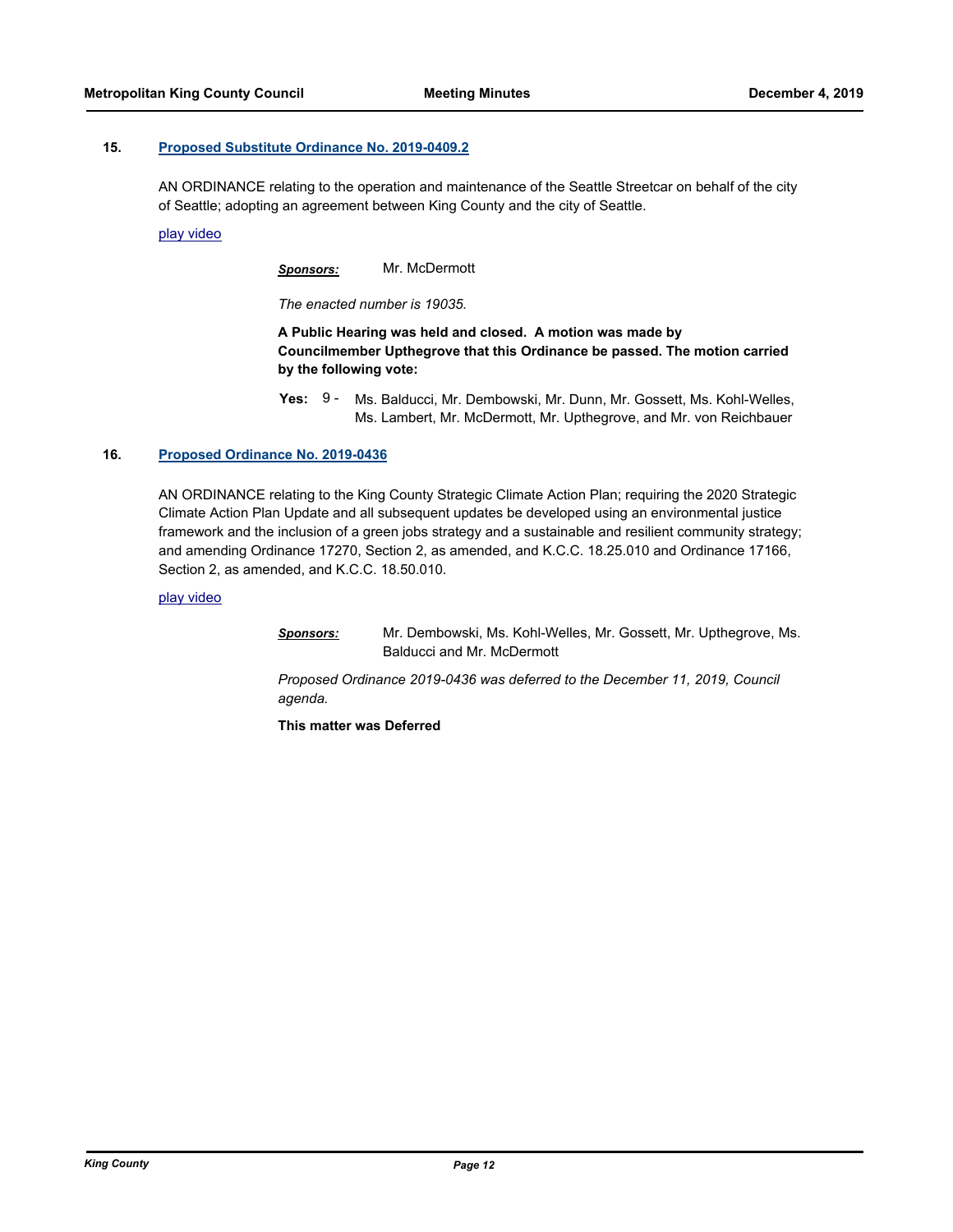# **Motions, from Standing Committees and Regional Committees and Motions related to Collective Bargaining, for Council Action**

[play video](http://mkcclegisearch.kingcounty.gov/medialinkgenerator/index.aspx?meid=7823&hsid=502082)

### **Consent Items 17-21**

[play video](http://mkcclegisearch.kingcounty.gov/medialinkgenerator/index.aspx?meid=7823&hsid=502083)

#### **17. [Proposed Motion No. 2019-0293](http://kingcounty.legistar.com/gateway.aspx?m=l&id=/matter.aspx?key=20438)**

A MOTION accepting the extreme hardship waiver plan relating to surface water management service charges as required by the 2019-2020 Biennial Budget Ordinance, Ordinance 18835, Section 76, Proviso P1.

[play video](http://mkcclegisearch.kingcounty.gov/medialinkgenerator/index.aspx?meid=7823&hsid=502084)

*Sponsors:* Mr. Dunn

*The enacted number is 15552.*

**This matter passed on the Consent Agenda.**

#### **18. [Proposed Motion No. 2019-0305](http://kingcounty.legistar.com/gateway.aspx?m=l&id=/matter.aspx?key=20460)**

A MOTION acknowledging receipt of a workplan and a procurement policies package on anti-labor trafficking in response to the 2019-2020 Biennial Budget Ordinance, Ordinance 18835, Section 112, Proviso P1, related to the finance and business operations division.

[play video](http://mkcclegisearch.kingcounty.gov/medialinkgenerator/index.aspx?meid=7823&hsid=502091)

*Sponsors:* Ms. Kohl-Welles

*The enacted number is 15553.*

**This matter passed on the Consent Agenda.**

#### **19. [Proposed Motion No. 2019-0346](http://kingcounty.legistar.com/gateway.aspx?m=l&id=/matter.aspx?key=20529)**

A MOTION accepting the 2018 annual mental illness and drug dependency evaluation summary report, in compliance with K.C.C. 4A.500.309.

[play video](http://mkcclegisearch.kingcounty.gov/medialinkgenerator/index.aspx?meid=7823&hsid=502097)

*Sponsors:* Ms. Kohl-Welles and Mr. von Reichbauer

*The enacted number is 15554.*

**This matter passed on the Consent Agenda.**

#### **20. [Proposed Motion No. 2019-0434](http://kingcounty.legistar.com/gateway.aspx?m=l&id=/matter.aspx?key=20699)**

A MOTION relating to communitywide greenhouse gas emissions; directing the executive to conduct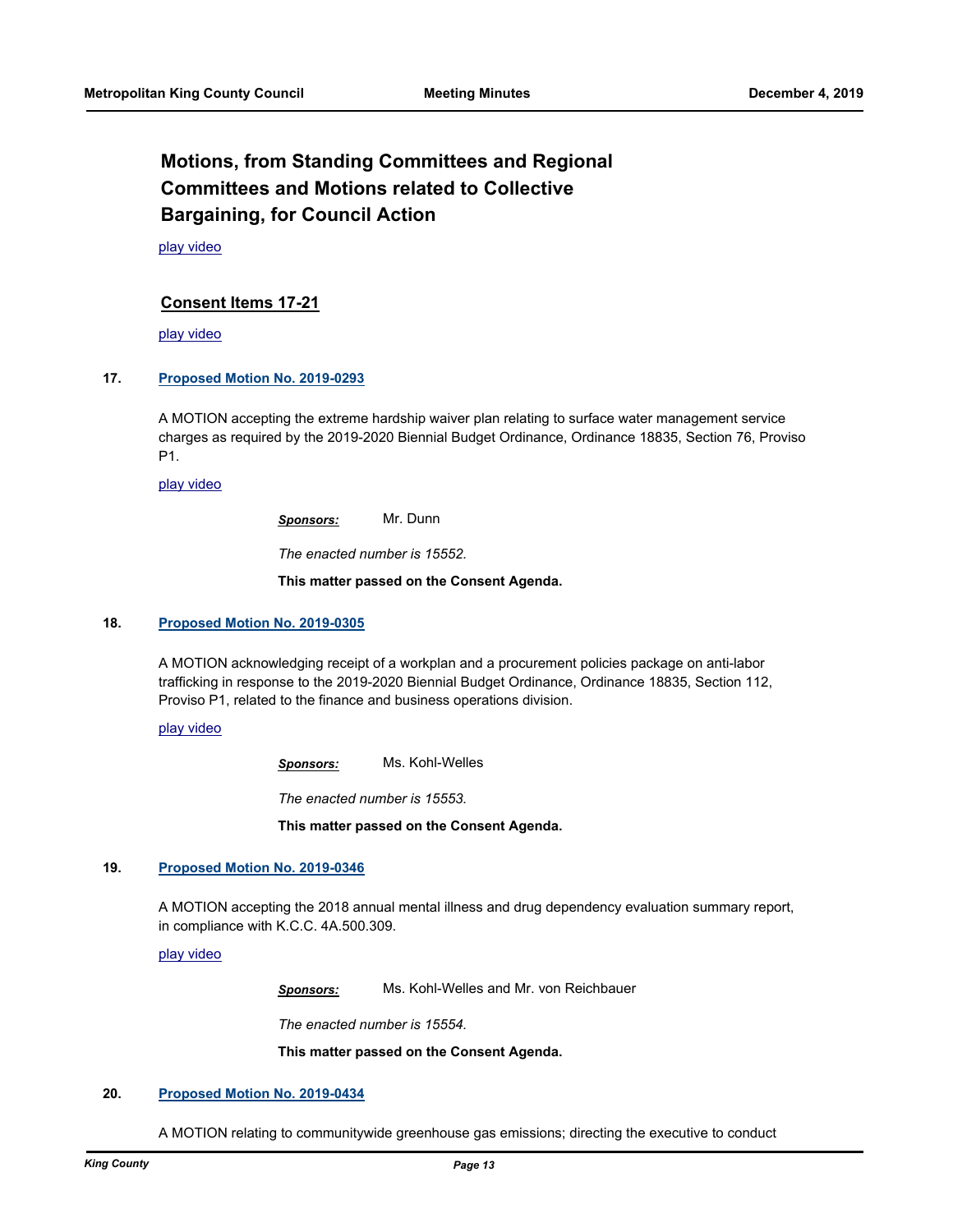further outreach and engagement with local governments and other stakeholders, and to develop a toolkit for local governments to use in planning, implementing and monitoring actions to reduce greenhouse gases.

[play video](http://mkcclegisearch.kingcounty.gov/medialinkgenerator/index.aspx?meid=7823&hsid=502106)

*Sponsors:* Ms. Balducci, Ms. Kohl-Welles, Mr. Dembowski, Mr. McDermott and Mr. Gossett

*The enacted number is 15555.*

**This matter passed on the Consent Agenda.**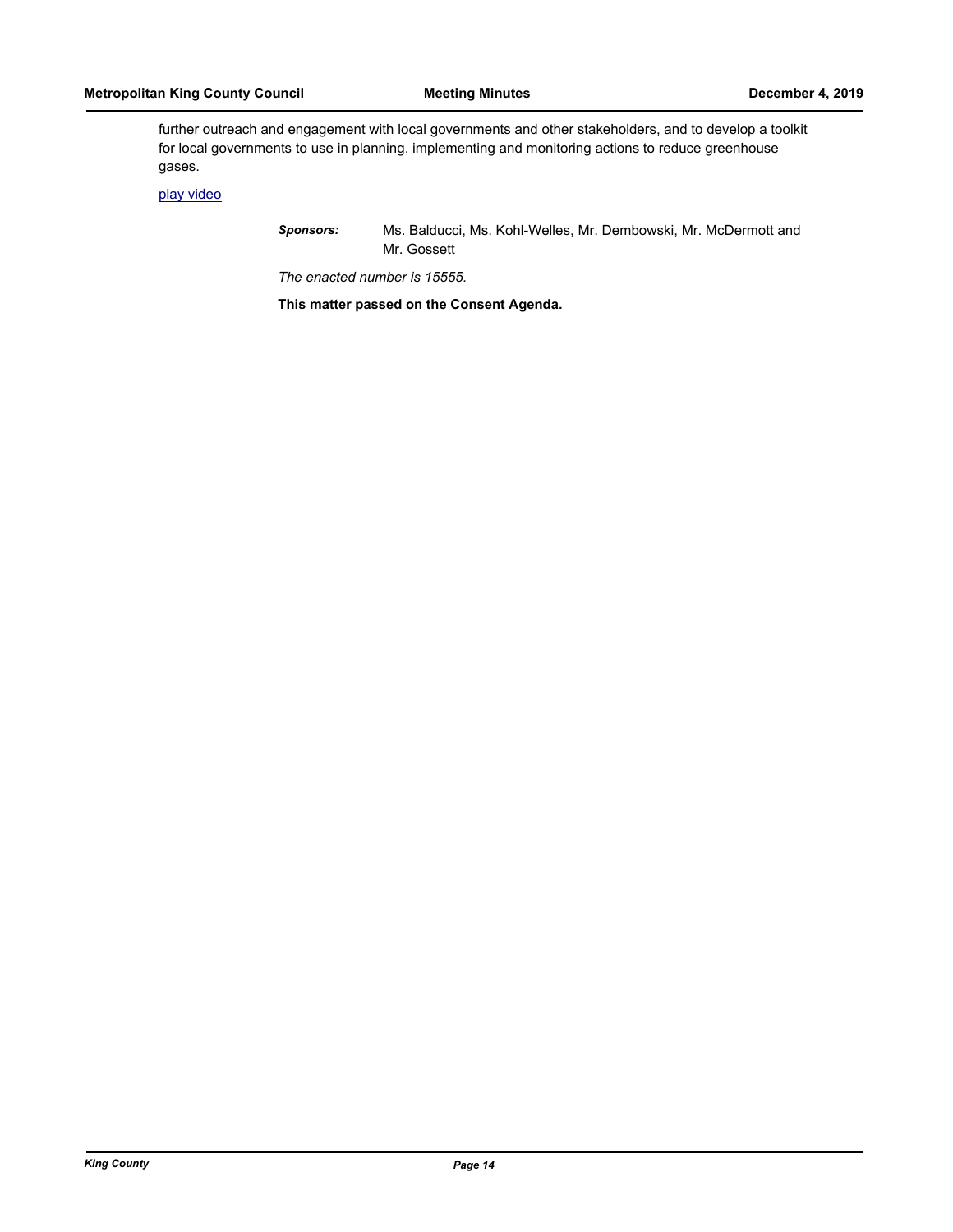#### **21. [Proposed Motion No. 2019-0458](http://kingcounty.legistar.com/gateway.aspx?m=l&id=/matter.aspx?key=20738)**

A MOTION confirming the executive's appointment of Michaela Ayers, who resides in council district two, to the King County women's advisory board, as the district two representative.

[play video](http://mkcclegisearch.kingcounty.gov/medialinkgenerator/index.aspx?meid=7823&hsid=502109)

*Sponsors:* Mr. Gossett

*The enacted number is 15556.*

**This matter passed on the Consent Agenda.**

### **Passed On The Consent Agenda**

**A motion was made by Councilmember Balducci that the Consent Agenda be passed. The motion carried by the following vote:**

**Yes:** Ms. Balducci, Mr. Dembowski, Mr. Dunn, Mr. Gossett, Ms. Kohl-Welles, Ms. Lambert, Mr. McDermott, Mr. Upthegrove, and Mr. von Reichbauer Yes:  $9 -$ 

#### **Committee of the Whole**

[play video](http://mkcclegisearch.kingcounty.gov/medialinkgenerator/index.aspx?meid=7823&hsid=502114)

#### **22. [Proposed Substitute Motion No. 2019-0461.2](http://kingcounty.legistar.com/gateway.aspx?m=l&id=/matter.aspx?key=20749)**

A MOTION making an appointment to fill a judicial vacancy in the east division, northeast electoral district judge position number four of the King County district court.

[play video](http://mkcclegisearch.kingcounty.gov/medialinkgenerator/index.aspx?meid=7823&hsid=502115)

*Sponsors:* Mr. McDermott

*The enacted number is 15557.*

**A motion was made by Councilmember McDermott that this Motion be Passed. The motion carried by the following vote:**

**Yes:** Ms. Balducci, Mr. Dembowski, Mr. Dunn, Mr. Gossett, Ms. Kohl-Welles, Ms. Lambert, Mr. McDermott, Mr. Upthegrove, and Mr. von Reichbauer Yes:  $9 -$ 

#### **Law and Justice Committee**

[play video](http://mkcclegisearch.kingcounty.gov/medialinkgenerator/index.aspx?meid=7823&hsid=502124)

#### **23. [Proposed Motion No. 2019-0476](http://kingcounty.legistar.com/gateway.aspx?m=l&id=/matter.aspx?key=20774)**

A MOTION relating to the organization of the council; amending Motion 10651, Section V, as amended, and OR 2-030 and Motion 10651, Section VII, as amended, and OR 3-030 and adding a new section to the organizational compilation.

[play video](http://mkcclegisearch.kingcounty.gov/medialinkgenerator/index.aspx?meid=7823&hsid=502125)

*Sponsors:* Mr. Gossett and Mr. Dembowski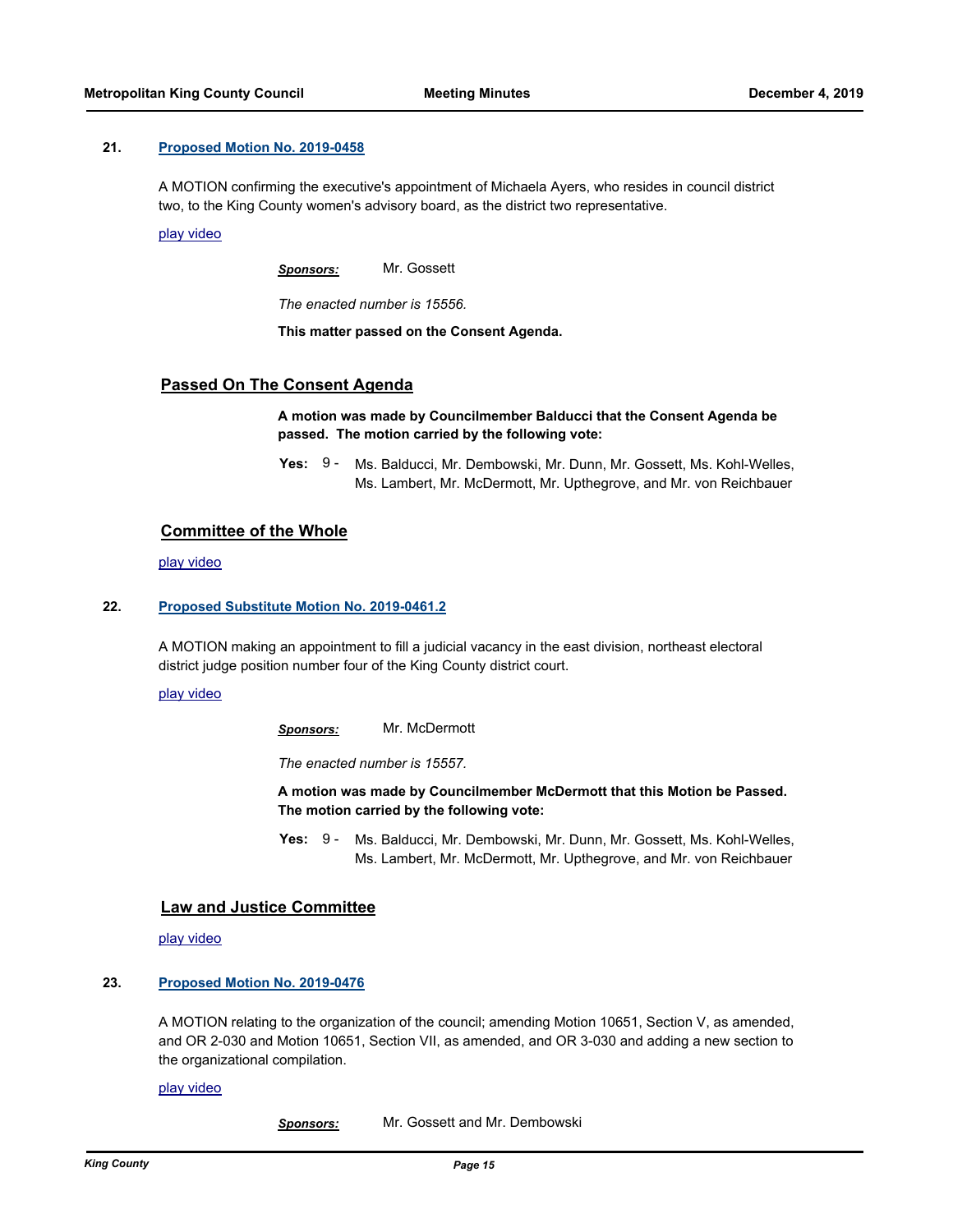*The Chair announced that Proposed Ordinance 2019-0476 remains in the Law and Justice Committee.*

**This matter was Deferred**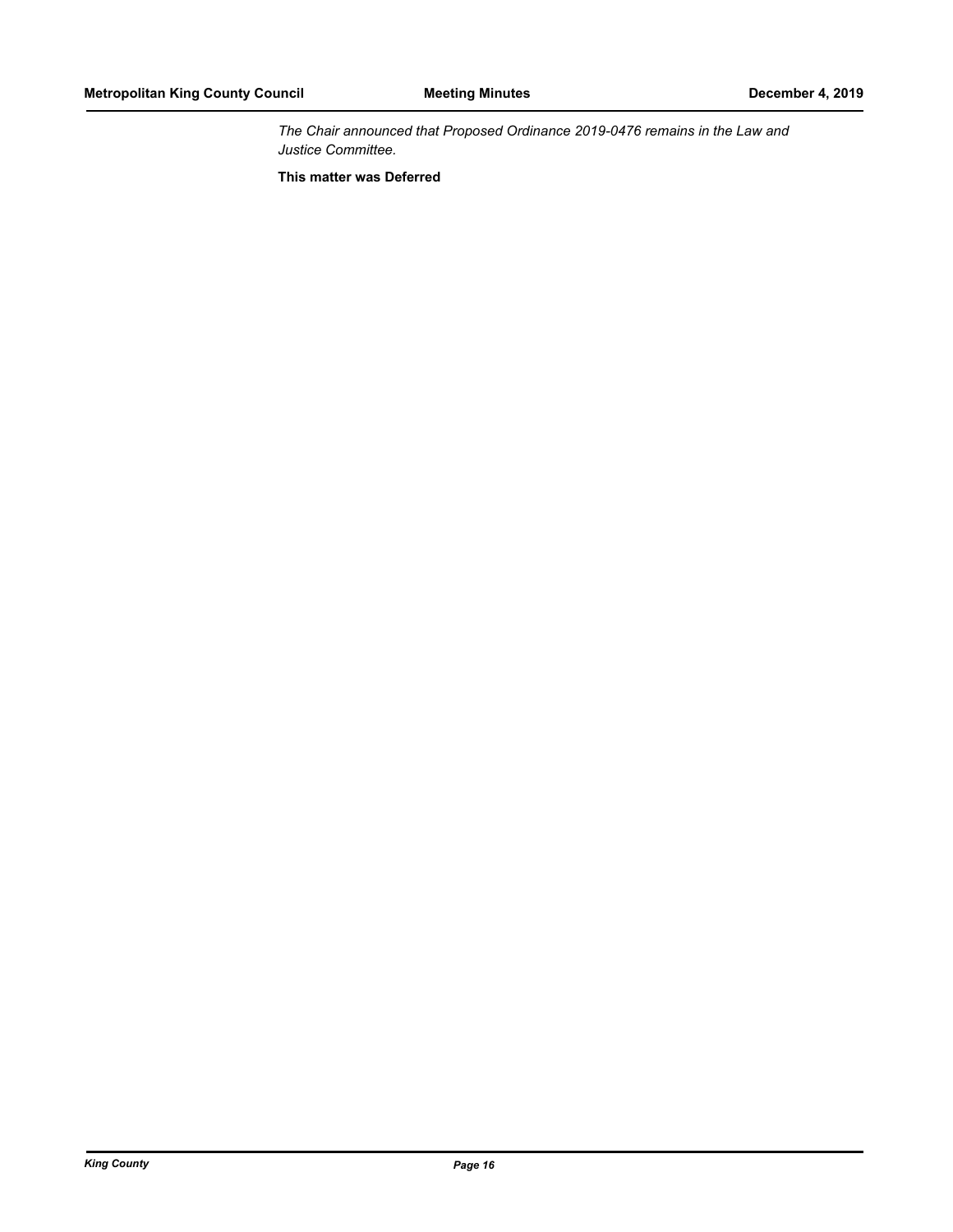# **First Reading and Referral of Ordinances**

[play video](http://mkcclegisearch.kingcounty.gov/medialinkgenerator/index.aspx?meid=7823&hsid=502128)

#### **24. [Proposed Ordinance No. 2019-0481](http://kingcounty.legistar.com/gateway.aspx?m=l&id=/matter.aspx?key=20785)**

AN ORDINANCE amending the code to allow for the assessment and collection of fees for data dissemination requests of King County district court records; and adding a new section to K.C.C. chapter 4A.634.

[play video](http://mkcclegisearch.kingcounty.gov/medialinkgenerator/index.aspx?meid=7823&hsid=502129)

*Sponsors:* Mr. Gossett

**This matter had its first reading and was referred to the Budget and Fiscal Management Committee.**

#### **25. [Proposed Ordinance No. 2019-0482](http://kingcounty.legistar.com/gateway.aspx?m=l&id=/matter.aspx?key=20788)**

AN ORDINANCE authorizing a rezone or plat on certain property located at 13426 SE 180th St, Renton, WA,98058, at the request of Kimberly Claussen, permitting division, department of local services file no. PLAT18-0002.

#### [play video](http://mkcclegisearch.kingcounty.gov/medialinkgenerator/index.aspx?meid=7823&hsid=502132)

*Sponsors:* Mr. Dembowski

**This matter had its first reading and was referred to the Hearing Examiner.**

#### **26. [Proposed Ordinance No. 2019-0483](http://kingcounty.legistar.com/gateway.aspx?m=l&id=/matter.aspx?key=20790)**

AN ORDINANCE making a supplemental appropriation of \$129,000 to superior court; and amending the 2019-2020 Biennial Budget Ordinance, Ordinance 18835, Sections 32, as amended.

#### [play video](http://mkcclegisearch.kingcounty.gov/medialinkgenerator/index.aspx?meid=7823&hsid=502136)

*Sponsors:* Ms. Balducci

**This matter had its first reading and was referred to the Metropolitan King County Council.**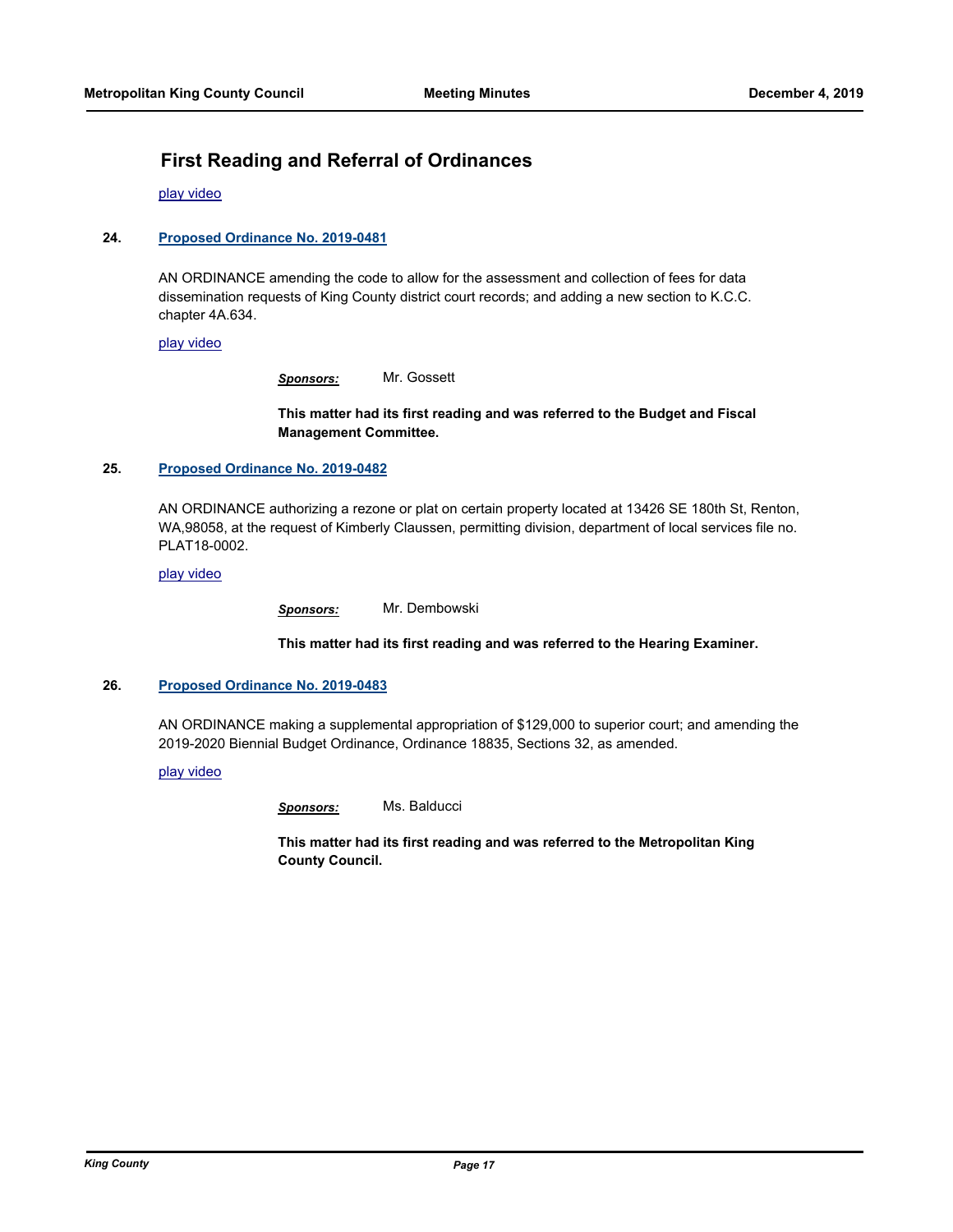# **First Reading and Referral of Motions**

[play video](http://mkcclegisearch.kingcounty.gov/medialinkgenerator/index.aspx?meid=7823&hsid=502142)

#### **27. [Proposed Motion No. 2019-0406](http://kingcounty.legistar.com/gateway.aspx?m=l&id=/matter.aspx?key=20648)**

A MOTION acknowledging receipt of the district court community court outcomes report, in compliance with the 2019-2020 Biennial Budget Ordinance, Ordinance 18835, Section 70, Proviso P1.

#### [play video](http://mkcclegisearch.kingcounty.gov/medialinkgenerator/index.aspx?meid=7823&hsid=502143)

*Sponsors:* Mr. Gossett

**This matter had its first reading and was referred to the Law and Justice Committee.**

#### **28. [Proposed Motion No. 2019-0447](http://kingcounty.legistar.com/gateway.aspx?m=l&id=/matter.aspx?key=20714)**

A MOTION acknowledging receipt of a report on the community engagement efforts employed by the sheriff to prevent and reduce gang participation and violence, in compliance with the 2018-2019 Biennial Budget Ordinance, Ordinance 18835, Section 21, Proviso P6.

[play video](http://mkcclegisearch.kingcounty.gov/medialinkgenerator/index.aspx?meid=7823&hsid=502147)

**This matter had its first reading and was referred to the Law and Justice Committee.**

#### **29. [Proposed Motion No. 2019-0484](http://kingcounty.legistar.com/gateway.aspx?m=l&id=/matter.aspx?key=20793)**

A MOTION confirming the appointment of Hank Cooper to the King County cultural development authority (4Culture) board.

#### [play video](http://mkcclegisearch.kingcounty.gov/medialinkgenerator/index.aspx?meid=7823&hsid=502151)

*Sponsors:* Ms. Kohl-Welles

**This matter had its first reading and was referred to the Committee of the Whole.**

#### **30. [Proposed Motion No. 2019-0485](http://kingcounty.legistar.com/gateway.aspx?m=l&id=/matter.aspx?key=20794)**

A MOTION confirming the appointment of Staci Adman to the King County cultural development authority (4Culture) board.

[play video](http://mkcclegisearch.kingcounty.gov/medialinkgenerator/index.aspx?meid=7823&hsid=502153)

*Sponsors:* Mr. Dembowski

**This matter had its first reading and was referred to the Committee of the Whole.**

*Sponsors:* Mr. Gossett